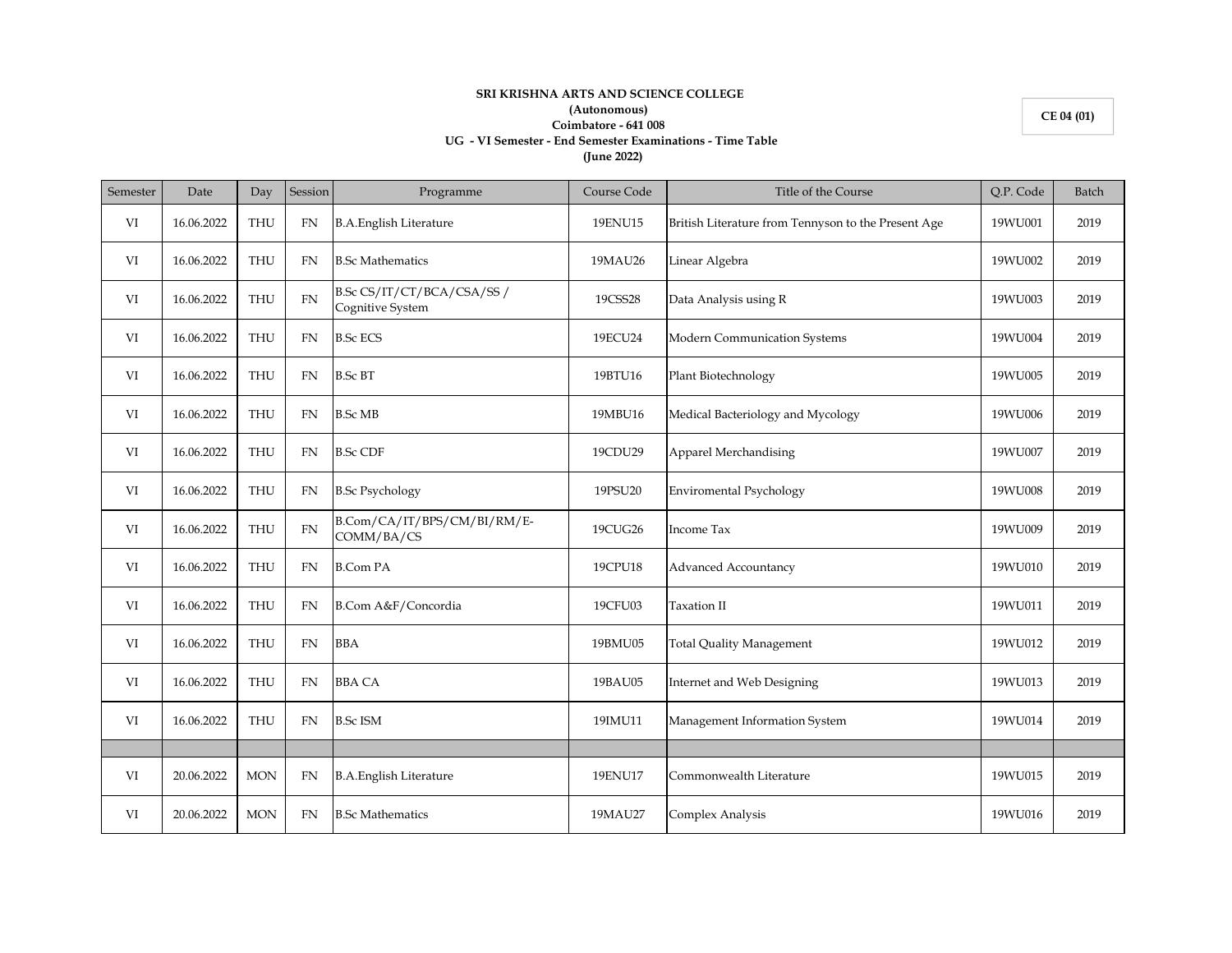| Semester | Date       | Day        | Session    | Programme                                     | Course Code | Title of the Course                    | Q.P. Code | Batch |
|----------|------------|------------|------------|-----------------------------------------------|-------------|----------------------------------------|-----------|-------|
| VI       | 20.06.2022 | <b>MON</b> | $FN$       | B.Sc CS/IT/CT/BCA/CSA/SS/<br>Cognitive System | 19CSS30     | Artificial Intelligence                | 19WU017   | 2019  |
| VI       | 20.06.2022 | <b>MON</b> | FN         | <b>B.Sc ECS</b>                               | 19ECU26     | <b>Industrial and Power Electonics</b> | 19WU018   | 2019  |
| VI       | 20.06.2022 | <b>MON</b> | FN         | <b>B.Sc BT</b>                                | 19BTU19     | Animal Biotechnology                   | 19WU019   | 2019  |
| VI       | 20.06.2022 | <b>MON</b> | FN         | <b>B.Sc MB</b>                                | 19MBU19     | Medical Virology and Parasitology      | 19WU020   | 2019  |
| VI       | 20.06.2022 | <b>MON</b> | FN         | <b>B.Sc CDF</b>                               | 19CDU30     | <b>Technical Textiles</b>              | 19WU021   | 2019  |
| VI       | 20.06.2022 | <b>MON</b> | FN         | <b>B.Sc Psychology</b>                        | 19PSU25     | School Psychology                      | 19WU022   | 2019  |
| VI       | 20.06.2022 | <b>MON</b> | ${\rm FN}$ | <b>B.Sc Psychology</b>                        | 19PSU26     | Media Psychology                       | 19WU023   | 2019  |
| VI       | 20.06.2022 | <b>MON</b> | FN         | <b>B.Com</b>                                  | 19CUG27     | <b>Higher Corporate Accounting</b>     | 19WU024   | 2019  |
| VI       | 20.06.2022 | <b>MON</b> | <b>FN</b>  | <b>B.Com PA</b>                               | 19CPU20     | <b>Economics for Finance</b>           | 19WU025   | 2019  |
| VI       | 20.06.2022 | <b>MON</b> | FN         | <b>B.Com BPS</b>                              | 19CBU06     | Managing Business Process-II           | 19WU026   | 2019  |
| VI       | 20.06.2022 | <b>MON</b> | ${\rm FN}$ | <b>B.Com CM</b>                               | 19CMU06     | Derivative Market                      | 19WU027   | 2019  |
| VI       | 20.06.2022 | <b>MON</b> | FN         | B.Com A&F/Concordia                           | 19CFU04     | Performance Management                 | 19WU028   | 2019  |
| VI       | 20.06.2022 | <b>MON</b> | FN         | <b>B.Com BI</b>                               | 19CUG27     | <b>Higher Corporate Accounting</b>     | 19WU029   | 2019  |
| VI       | 20.06.2022 | <b>MON</b> | FN         | <b>B.Com CS</b>                               | 19CST04     | <b>Industrial Law</b>                  | 19WU030   | 2019  |
|          |            |            |            |                                               |             |                                        |           |       |
| VI       | 23.06.2022 | <b>THU</b> | FN         | <b>B.A.English Literature</b>                 | 19ENU16     | American Literature                    | 19WU031   | 2019  |
| VI       | 23.06.2022 | THU        | <b>FN</b>  | <b>B.Sc ECS</b>                               | 19ECU25     | Computer Networks                      | 19WU032   | 2019  |
| VI       | 23.06.2022 | <b>THU</b> | FN         | <b>B.Sc Psychology</b>                        | 19PSU21     | Forensic Psychology                    | 19WU033   | 2019  |
| VI       | 23.06.2022 | <b>THU</b> | FN         | <b>B.Com PA</b>                               | 19CPU19     | <b>Indirect Taxes</b>                  | 19WU034   | 2019  |
| VI       | 23.06.2022 | <b>THU</b> | FN         | <b>B.Com BPS</b>                              | 19CBU05     | Managing Business Process-I            | 19WU035   | 2019  |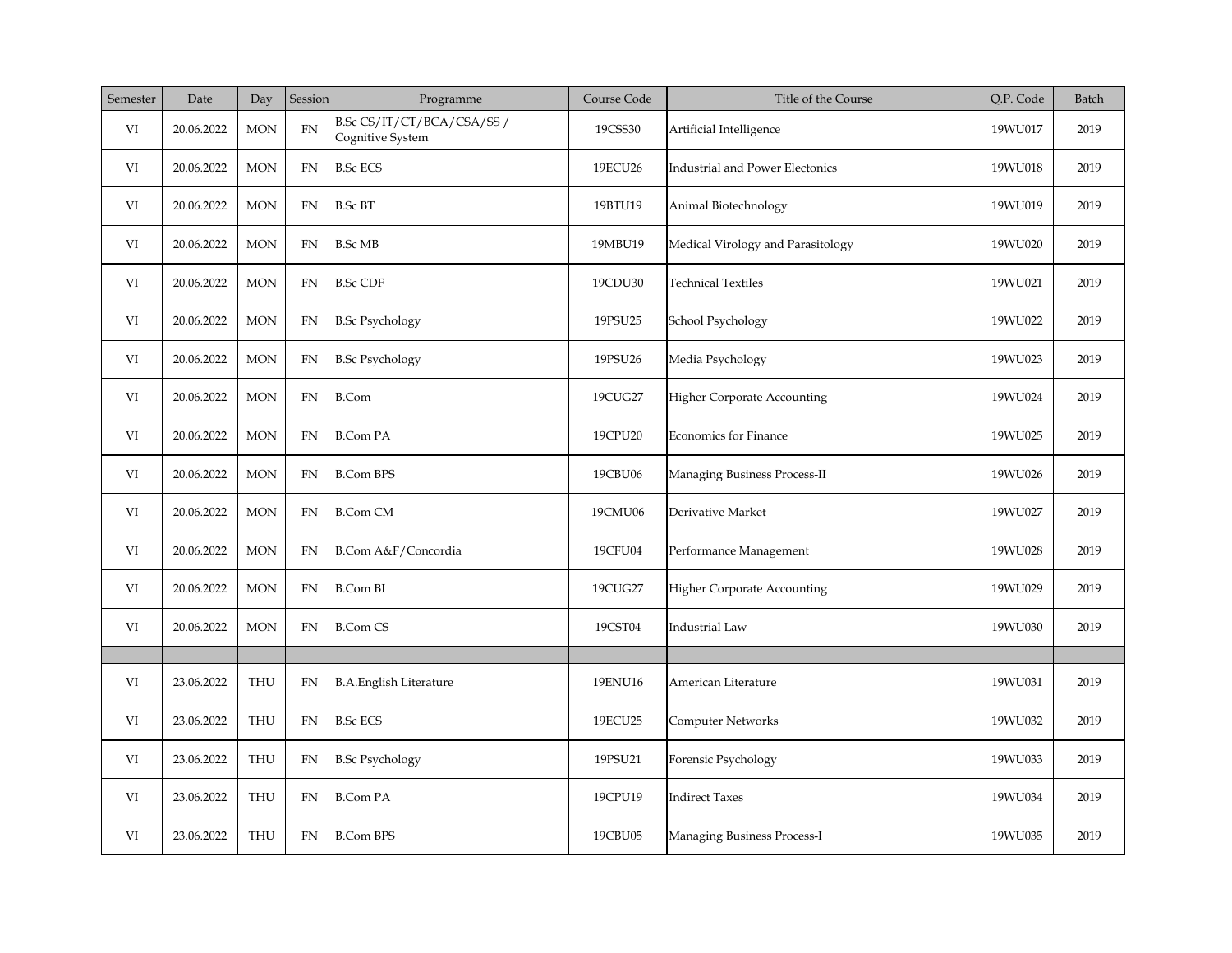| Semester | Date       | Day        | Session    | Programme                                     | Course Code | Title of the Course                  | Q.P. Code | Batch |
|----------|------------|------------|------------|-----------------------------------------------|-------------|--------------------------------------|-----------|-------|
| VI       | 28.06.2022 | <b>TUE</b> | FN         | <b>B.A.English Literature</b>                 | 19ENU18     | Managing Soft Skills                 | 19WU036   | 2019  |
| VI       | 28.06.2022 | TUE        | <b>FN</b>  | <b>B.Sc Mathematics</b>                       | 19MAU28     | <b>Operations Research</b>           | 19WU037   | 2019  |
| VI       | 28.06.2022 | <b>TUE</b> | <b>FN</b>  | B.Sc CS/IT/CT/BCA/CSA/SS/ Cognitive<br>System | 19CSU04     | <b>Ethical Hacking</b>               | 19WU038   | 2019  |
| VI       | 28.06.2022 | TUE        | <b>FN</b>  | B.Sc CS/IT/CT/BCA/CSA/SS/ Cognitive<br>System | 19CTU04     | Mobile Application Development       | 19WU039   | 2019  |
| VI       | 28.06.2022 | TUE        | <b>FN</b>  | B.Sc CS/IT/CT/BCA/CSA/SS/ Cognitive<br>System | 19SAU02     | Programming in C#.Net                | 19WU040   | 2019  |
| VI       | 28.06.2022 | TUE        | ${\rm FN}$ | B.Sc CS/IT/CT/BCA/CSA/SS/ Cognitive<br>System | 19ITU04     | Web Intelligence                     | 19WU041   | 2019  |
| VI       | 28.06.2022 | TUE        | <b>FN</b>  | B.Sc CS/IT/CT/BCA/CSA/SS/ Cognitive<br>System | 19SSU04     | Linux Programming                    | 19WU042   | 2019  |
| VI       | 28.06.2022 | TUE        | <b>FN</b>  | B.Sc CS/IT/CT/BCA/CSA/SS/ Cognitive<br>System | 19CAU04     | Computer Graphics using Flash        | 19WU043   | 2019  |
| VI       | 28.06.2022 | TUE        | <b>FN</b>  | <b>B.Sc ECS</b>                               | 19ECU30B    | PC Hardware and Troubleshooting      | 19WU044   | 2019  |
| VI       | 28.06.2022 | TUE        | FN         | <b>B.Sc BT/MB</b>                             | 19BSU09     | Molecular Diagnosis                  | 19WU045   | 2019  |
| VI       | 28.06.2022 | TUE        | <b>FN</b>  | <b>B.Sc CDF</b>                               | 19CDU31     | Boutique Management                  | 19WU046   | 2019  |
| VI       | 28.06.2022 | TUE        | <b>FN</b>  | <b>B.Sc CSHM</b>                              | 19HMU24     | <b>Basic Hospitality Terminology</b> | 19WU047   | 2019  |
| VI       | 28.06.2022 | TUE        | <b>FN</b>  | <b>B.Sc Psychology</b>                        | 19PSU27     | Indian Psychology Fundamentals       | 19WU048   | 2019  |
| VI       | 28.06.2022 | TUE        | FN         | B.Com / A&F/Concordia                         | 19CUG34     | Contemporary Auditing                | 19WU049   | 2019  |
| VI       | 28.06.2022 | TUE        | <b>FN</b>  | B.Com CA/IT/E-COMM                            | 19CUG41     | Visual Basic                         | 19WU050   | 2019  |
| VI       | 28.06.2022 | TUE        | FN         | <b>B.Com BPS</b>                              | 19CBU07     | Supply Chain Management              | 19WU051   | 2019  |
| VI       | 28.06.2022 | TUE        | <b>FN</b>  | <b>B.Com CM</b>                               | 19CMU07     | Foreign Exchange Market              | 19WU052   | 2019  |
| VI       | 28.06.2022 | TUE        | <b>FN</b>  | <b>B.Com BI</b>                               | 19CNU06     | E-Banking                            | 19WU053   | 2019  |
| VI       | 28.06.2022 | TUE        | FN         | <b>B.Com RM</b>                               | 19CRM08     | Services Marketing                   | 19WU054   | 2019  |